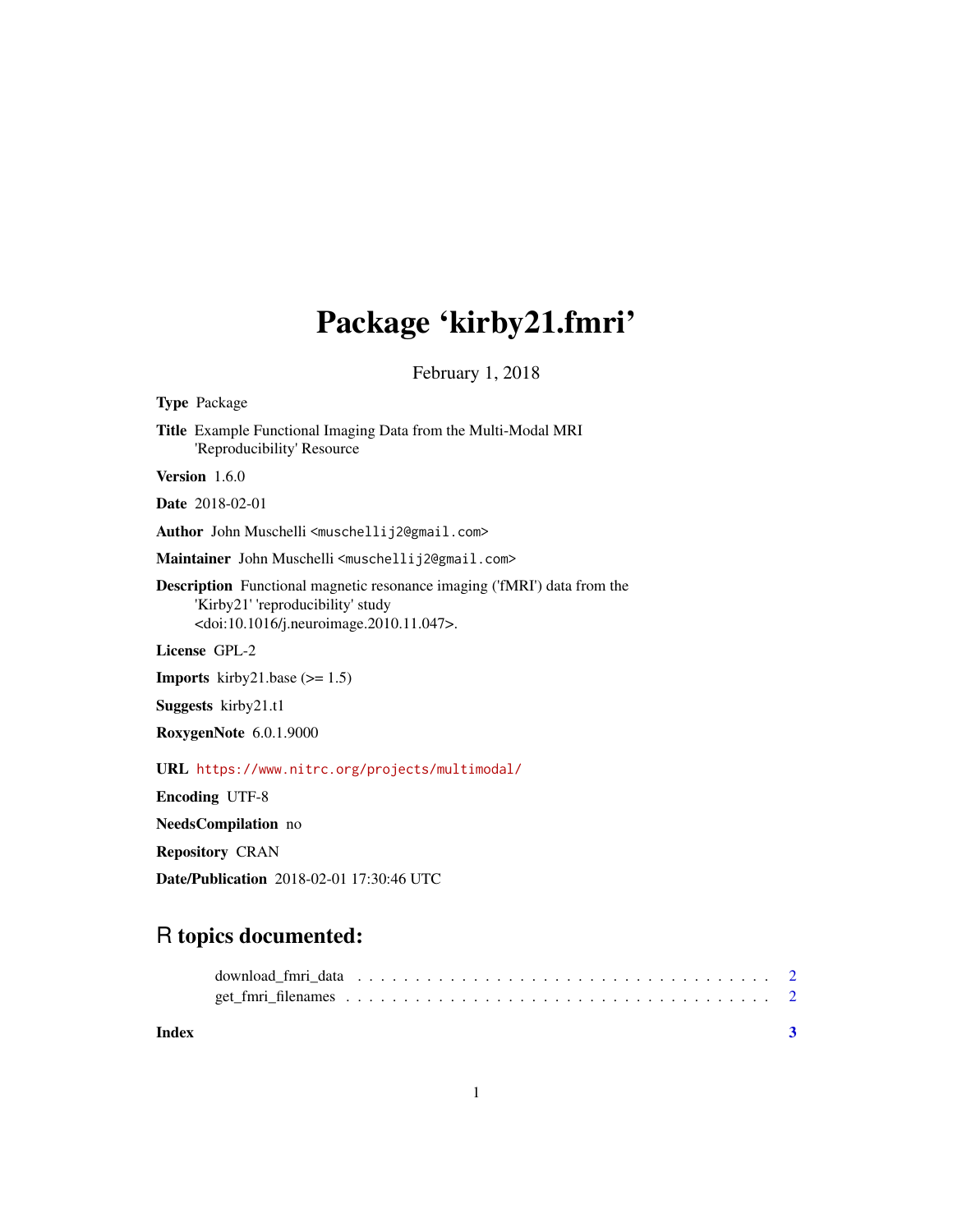<span id="page-1-0"></span>download\_fmri\_data *Download fMRI Image Filenames*

#### Description

Download the files for the fMRI images

#### Usage

```
download_fmri_data(...)
```
#### Arguments

... arguments to pass to [download\\_kirby21\\_data](#page-0-0), modalities = "fMRI" so it cannot be specified

#### Value

Indicator if the data is downloaded.

get\_fmri\_filenames *Get fMRI Image Filenames*

#### Description

Return the filenames for the fMRI images

#### Usage

```
get_fmri_filenames(...)
```
#### Arguments

... arguments to pass to [get\\_image\\_filenames](#page-0-0), modalities = "fMRI" so it cannot be specified

#### Value

Vector of filenames

#### Examples

get\_fmri\_filenames()